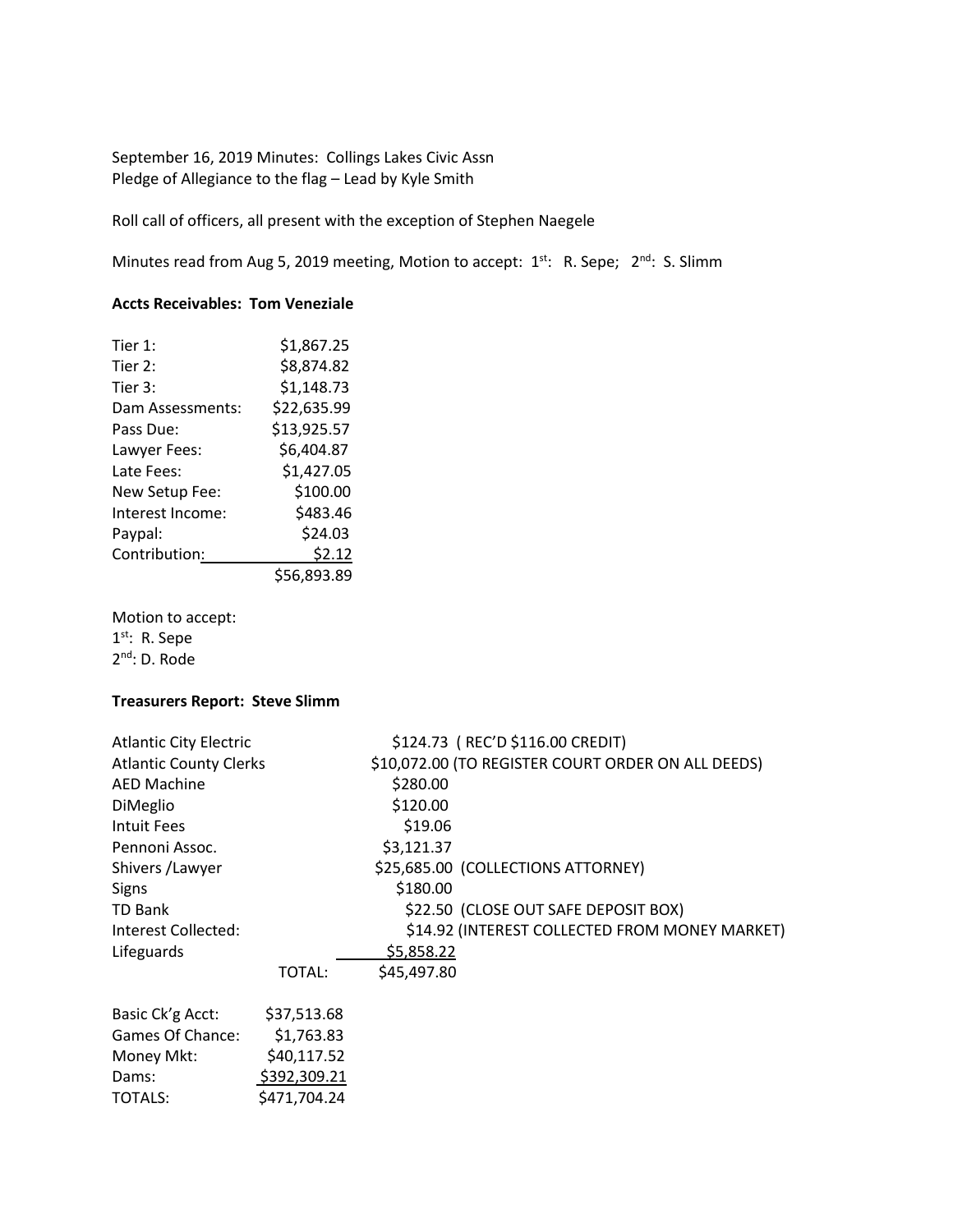Motion to Accept: 1<sup>st</sup>: T. Veneziale 2<sup>nd</sup>: R. Sepe

### **COMMITTEE REPORTS:**

#### **Dams: Steve Bailey**

Steve stated that himself along with Steve Slimm and Tom Veneziale added boards, and placed a plastic seal around the walls of the dam on Lake George (wooden dam), hoping to stop the leakage. All others are holding their own.

Permits have been applied for the lowering of the waterways.

#### **Grounds: Josh Andersen**

Josh thanked everyone who has showed up for the clean ups. It was also stated the Folsom Boro was applying for a \$500.00 grant from

ACUA , and asked they association, what supplies they might need, that they could possible donate to us.

### **Fundraising: Diane Rode / Donna Sutts**

We are currently selling the Wawa Shorti Coupons for \$4.00/EACH, they are good for breakfast and lunch sandwiches. We are also selling

Raffle tickets for a Picture of our 1<sup>st</sup> lake, donated by: Barbara Boyle . Raffle are \$1. Each or arm length \$5. Drawing will be pulled at the

end of meeting.

Donna is reaching out to Michelle Hertzel, for help gathering information, for a designer bag bingo.

#### **President's Report: Kyle Smith**

County required signs, that were purchased for  $1<sup>st</sup>$  beach, have been installed. Beaches are currently closed for the swimming season. AED machine which was rented, will be returned, and we are looking into purchasing one for the future. Port-a-Pot, to be picked up, by the end of September.

Info on Dams:

All paperwork has been signed and all permits have been applied for thru the Pinelands and DEP.

Still working on getting everything in order, to apply for a short term loan, hoping by the end of November we will know something.

Sam Myles our regular attorney is working on updating our By-Laws, and policies, that were issued thru the court order. These should be available within